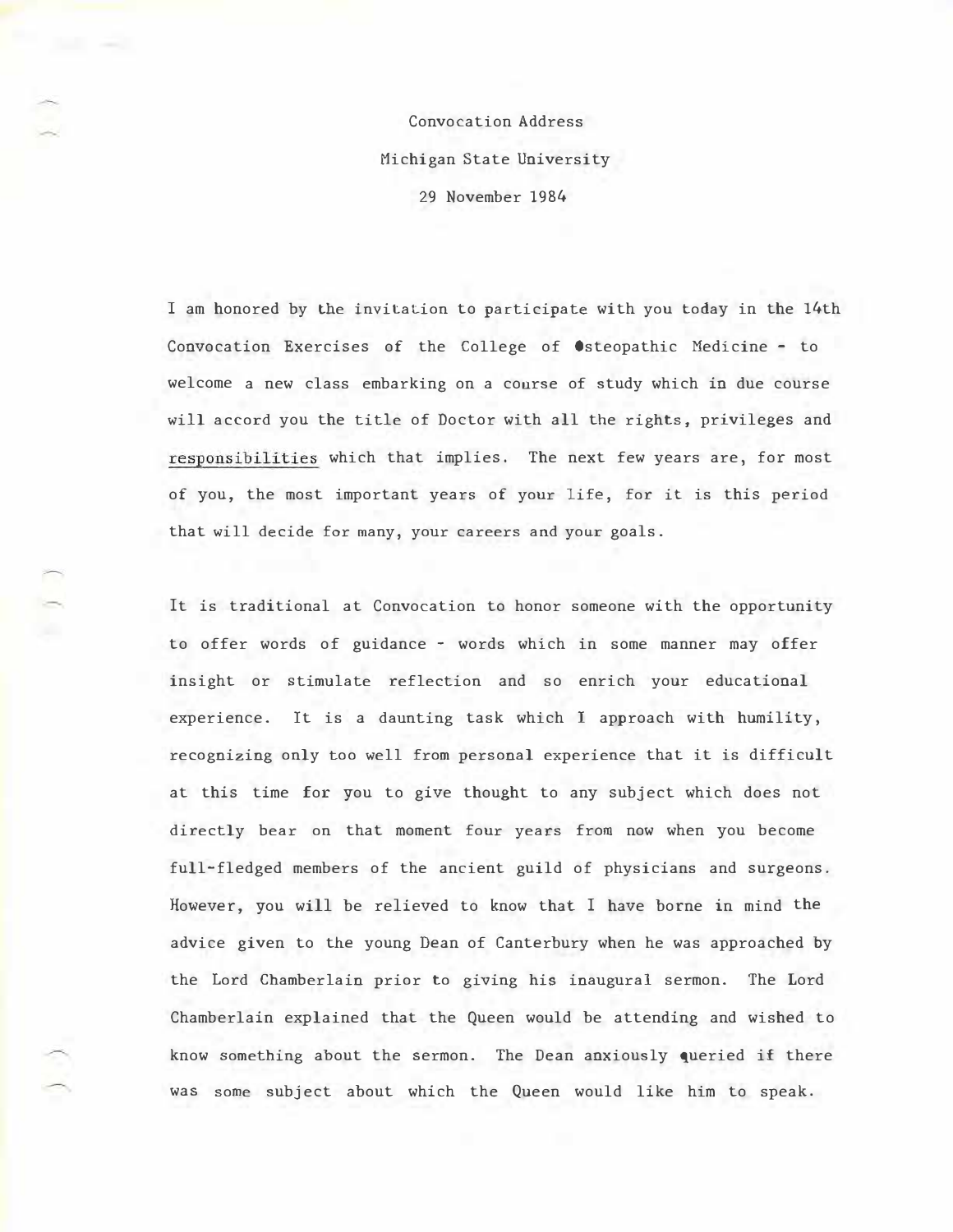The Chamberlain replied that, in fact, the Queen hadn't the slightest interest in the subject matter - only the length of the sermon - which had best be brief.

For nearly 11 years, I had the opportunity to work as part of the World Health Organization in the campaign which for the first time succeeded in eradicating a disease. On return, I was asked by many as to what was the most important thing I learned from that experience. The unanswerable question, I finally decided, deserved an appropriate answer. "Choose your specialty in medicine with care." It is really quite an awkward problem when, upon reaching the preeminent position of being an international authority on a disease, one finds that the disease has vanished. It is akin to pulling the rug out from under one's own feet. Amongst such circumstances and persons, deans are made!

Medical education, as it did when I went to school, continues its focus primarily, and perhaps necessarily, on developing the skills necessary for the understanding and diagnosis of individual illnesses and the therapeutic measures which should be applied. With the now immense body of medical knowledge, most of you will be all but totally preoccupied with absorbing at least part of the vast library of information available, and with developing a host of technical skills. There will be anxiety, an understandable anxiety, that in only months or years, the decisions which you personally may make could mean life or death to another human being. Under such circumstances, it is difficult to think of the individual except as a case - difficult to think of the individual as part of a family, let alone a community or to contemplate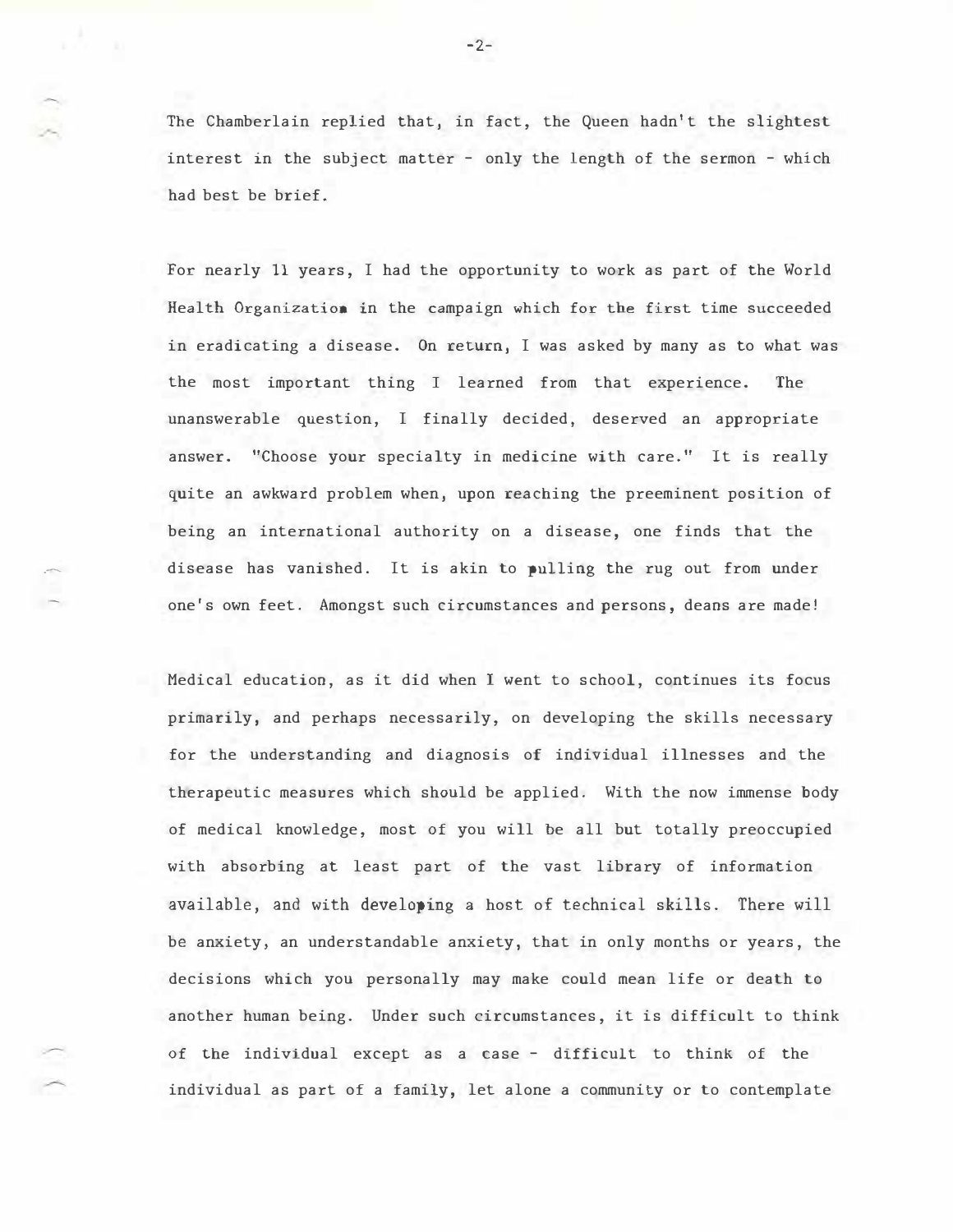what might have been done to prevent the illness. In the milieu of a medical school, future aspirations focus on the care of illnesses and the classic specialties of clinical medicine, for these comprise most of the curriculum.

As one moves through residency training, confidence accrues through experience, that illnesses in a large proportion of patients resolve without specific diagnosis, or indeed therapy, and that most emergencies can be readily handled - comparatively simply. Only a small proportion of the illnesses which you will see will prove to be intellectually demanding. Often, not until this time do many begin to reflect on the art and purpose of medicine which extend beyond its science - on the case as a human being and the meaning of the illness to him and his family - on the root cause of diseases and possibly their prevention on the challenge and excitement of research in probing that which is yet unknown - and perhaps - on the formidable challenges to ourselves as a global society and the role which health professionals may play in meeting such challenges.

My own career began in the field of internal medicine. My focus, however, abruptly changed during an interrupted residency when I was sent by the Communicable Disease Center on trips to Asia and to Central and South America to help deal with outbreaks of cholera, botulism and poliomyelitis. On visits to hospitals in these countires, I was startled to find entire wards given over to tetanus, typhoid, poliomyelitis, diphtheria and malnutrition. It was difficult to believe that so many beds could be devoted to illnesses, all entirely

-3-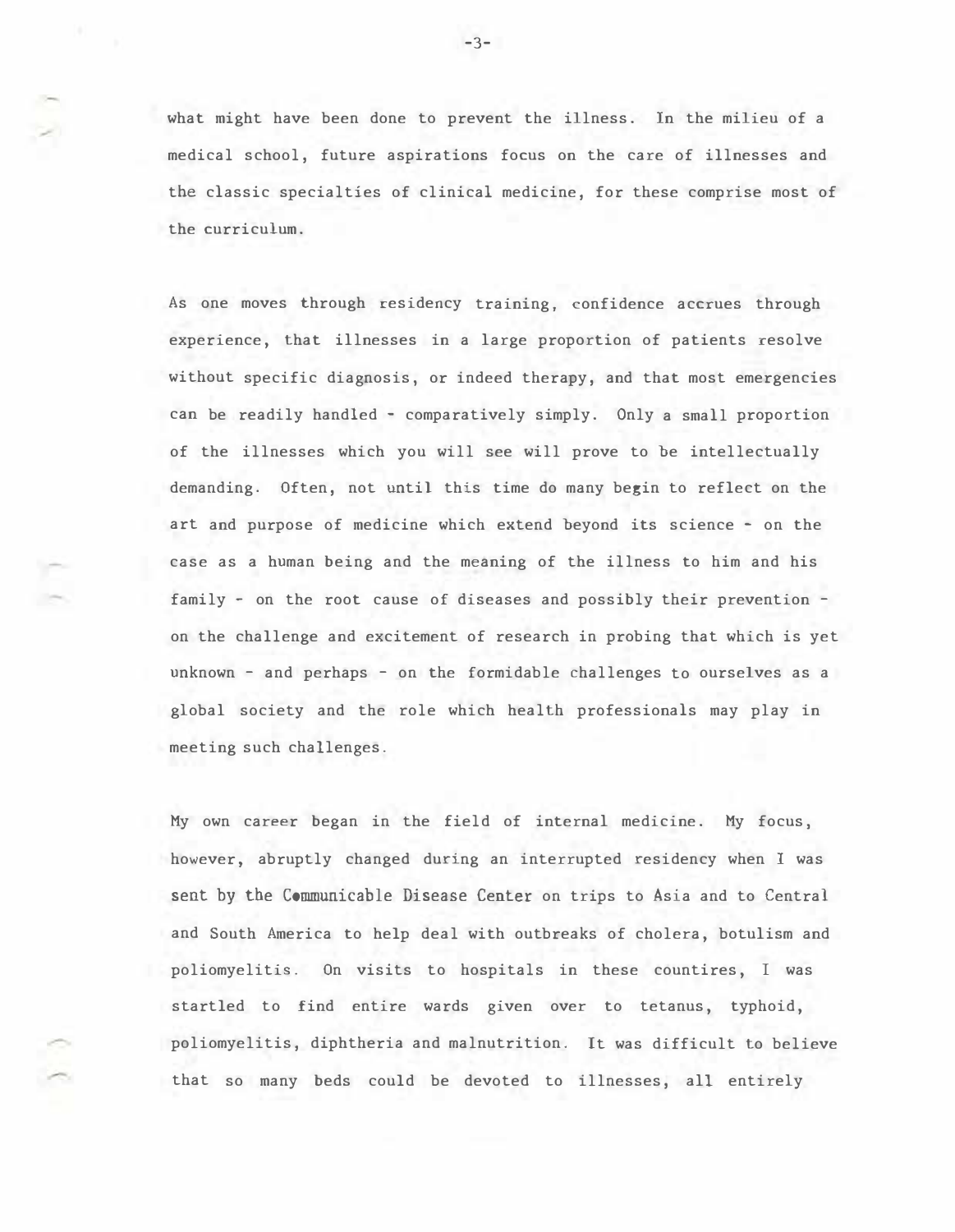preventable, even a single case of which would have been a subject for grand rounds in the United States. At the same time, I could not help but ponder what possible hopes for a better life could be contemplated by the teeming masses of people one encountered everywhere in Calcutta and Mexico City. Perhaps, more jarring to conscience and comprehension was to return to the United States and to luxuriate in drawing a potable glass of water water from a tap, to view the cornucopia of a modern supermarket and to contemplate a society which regards a telephone, a washing machine and a television set as virtual necessities - necessities which 90% of the world's population regard as unattainable luxuries. Yet, it was surprising to talk with colleagues and friends, and to find that they only dimly perceived where one had been and that they were, at best, polite, but more often bored, by what might be occurring beyond their immediate environment.

It was disturbing to return in 1977, after 11 years with the World Health Organization, to find acquaintances less interested in the world beyond our shores than they were when we had left the United States. During this same period, our dependency as a nation on other countries for their natural resources and as markets for our exports had grown exponentially. Today 40% of our exports go to and more than 40% of our imports come from developing countries. Indeed what happens today in Iran or Brazil, for example, bas immediate and profound repercussions on our costs for energy and to the stability of our banking system. This represents profound change. Let us not forget that little more than a generation ago, such countries were primarily of interest to tourists, readers of the National Geographic and to a prescient few who, like those long ago, looked beyond the boundaries of a comfortable Roman

 $-4-$ 

 $\overline{\phantom{a}}$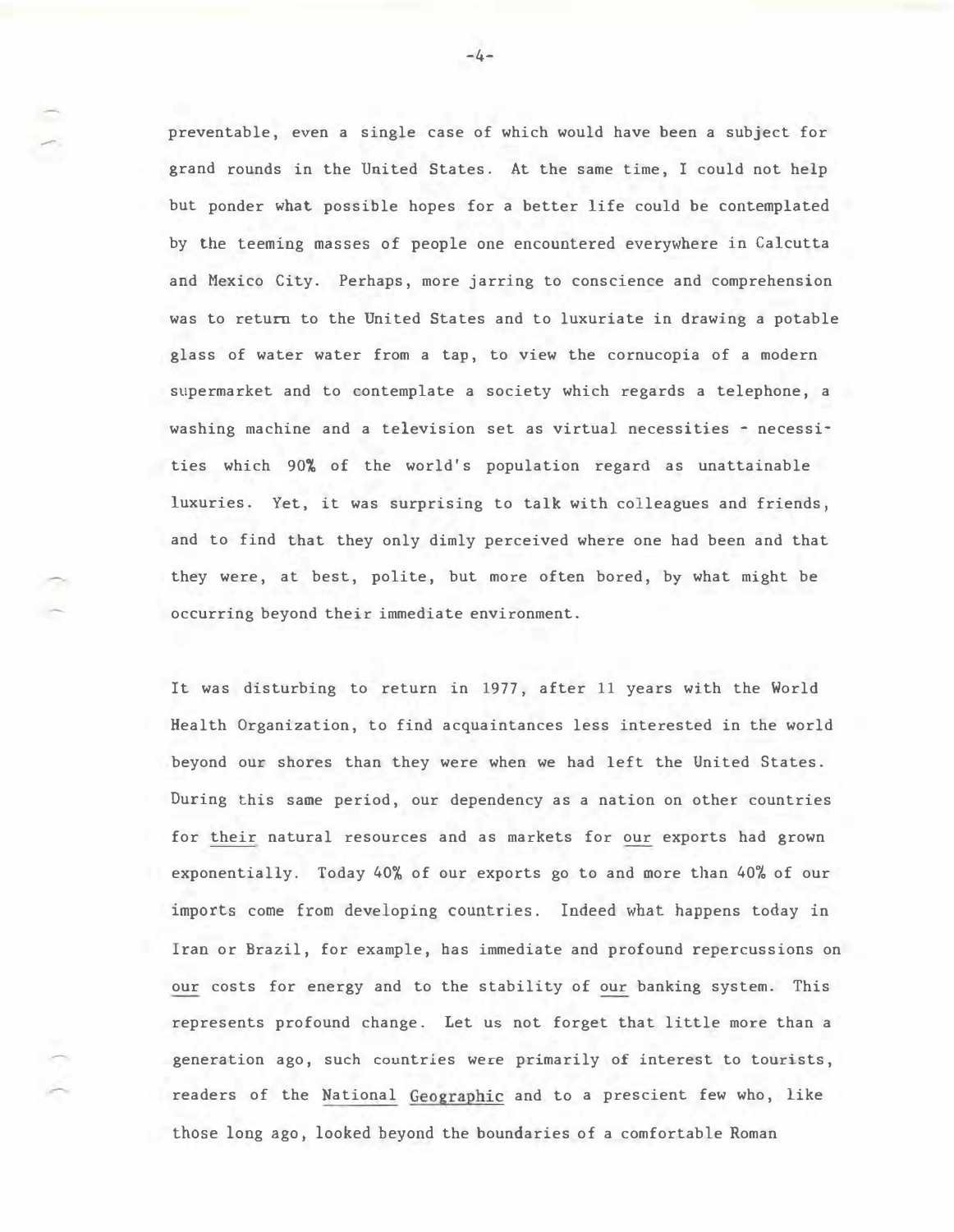Empire and wondered and worried about other peoples and their concerns and their aspirations.

The world of man has grown more interdependent than ever in history; but can we much longer live so comfortably and apart from other nationstates and other peoples less well endowed than we? Lewis Thomas trenchantly noted in a recent paper in Foreign Affairs that man is genetically programmed for social living - a solitary, lone human, being as much of an anachronism as a lone termite or a hermit honey bee. As he points out, we succeeded in surviving for long periods as tribal units. However, with the historically recent invention of nationstates, we began to endanger our place in nature, splitting off into colonies of adversarial groups. Some, by luck or geography or perseverance, have become rich and powerful, others dirt-poor and weak. If there is not a moral obligation to provide assistance to them on the grounds that we are, after all, members of the same social species, more powerful arguments intrude, relating to our own self-interest in having a more stable, predictable world.

......

Many focus today on the dangers of nuclear proliferation - and what some have called "the final epidemic." There is no question but that this is an issue of overriding concern. Physicians have played an important role in defining the magnitude of the prospective disaster but, as physicians are too often prone to do, they have failed to look beyond the symptoms and the illness to its cause and its prevention. The genesis of the hostilities we fear, originate in a lack of common understanding and shared goals between nation-states. It breeds in a

 $-5-$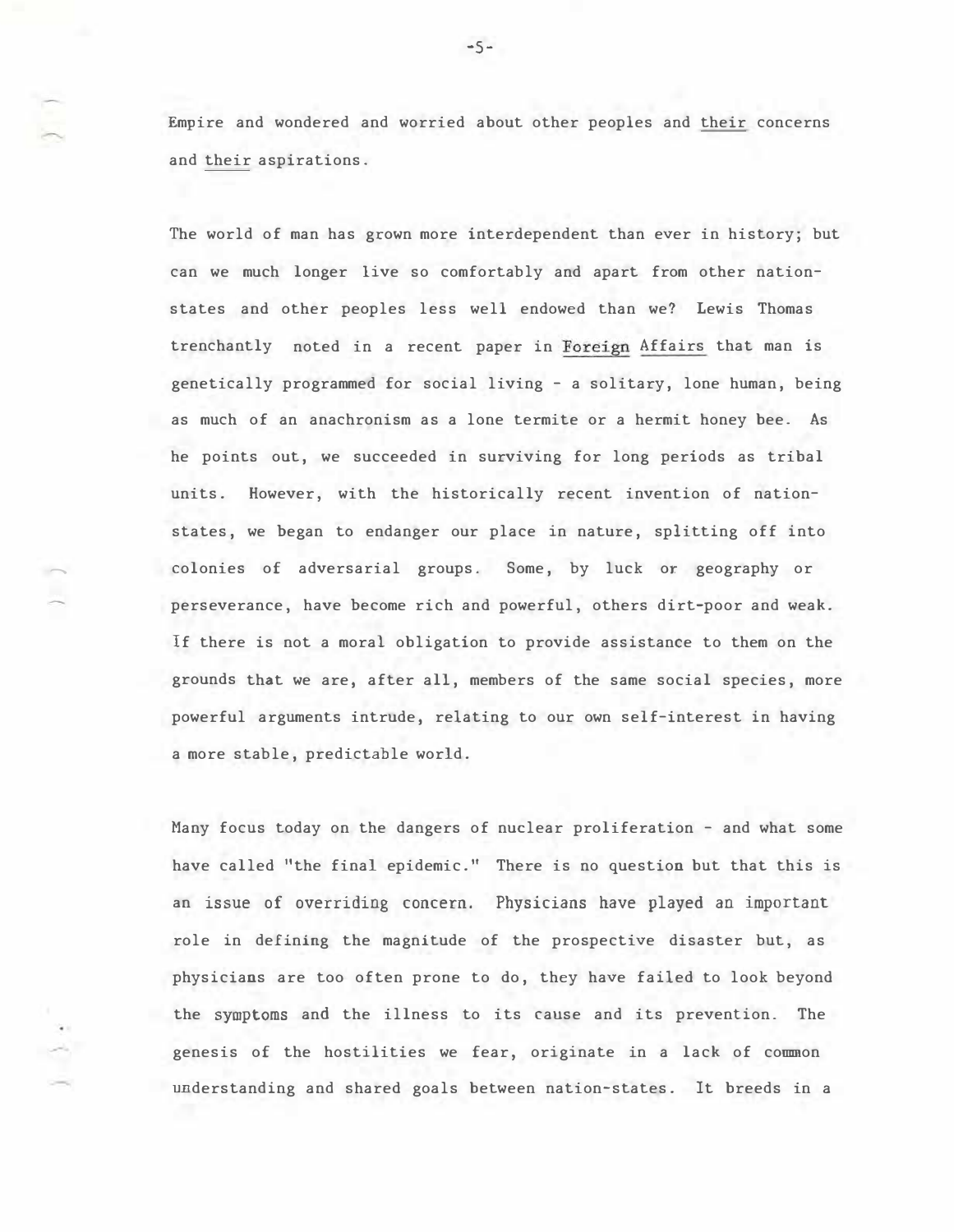milieu of hunger, disease and ignorance. It can be translated more specifically into an equation of too many people and too few resources.

It doesn't take a genius to appreciate the futility of periodically sending in the militia to restore order amongst hungry, illiterate masses of people. It's comparable to applying a bandaid to a broken leg. Emergency air shipments of food to those starving in the African Sahel and Ethiopia are palliatives to our collective consciences. Few will bother to point out, however, that this is the 17th year of drought in the Sahel and only 10 years ago, pictures of starving Ethiopians from the very same areas affected today appeared regularly on television, and emergency shipments of food provided the same evanescent bandaid that is being applied today. I know the agony of those people, their desperate struggle simply to live, the hopeless future which they see before them. I was there 10 years ago.

We are prepared to respond, and respond generously, so long as the moguls of the television industry present us each night their 30-second capsules of agony. But once we have applied the bandaids and the television crews return home, the problem is all but forgotten until the next catastrophe occurs. And yet, the whole of history docwnents only too clearly that basic changes in agricultural - or health - demand substantial and sustained efforts. I am indebted to Ralph Smuckler for my education in the potentials of agriculture - miracles indeed to which your own University - has made extraordinary contributions. But, in this society of expected, instantaneous miracles, we are ill-prepared to devote necessary energies to essential long-term change, changes to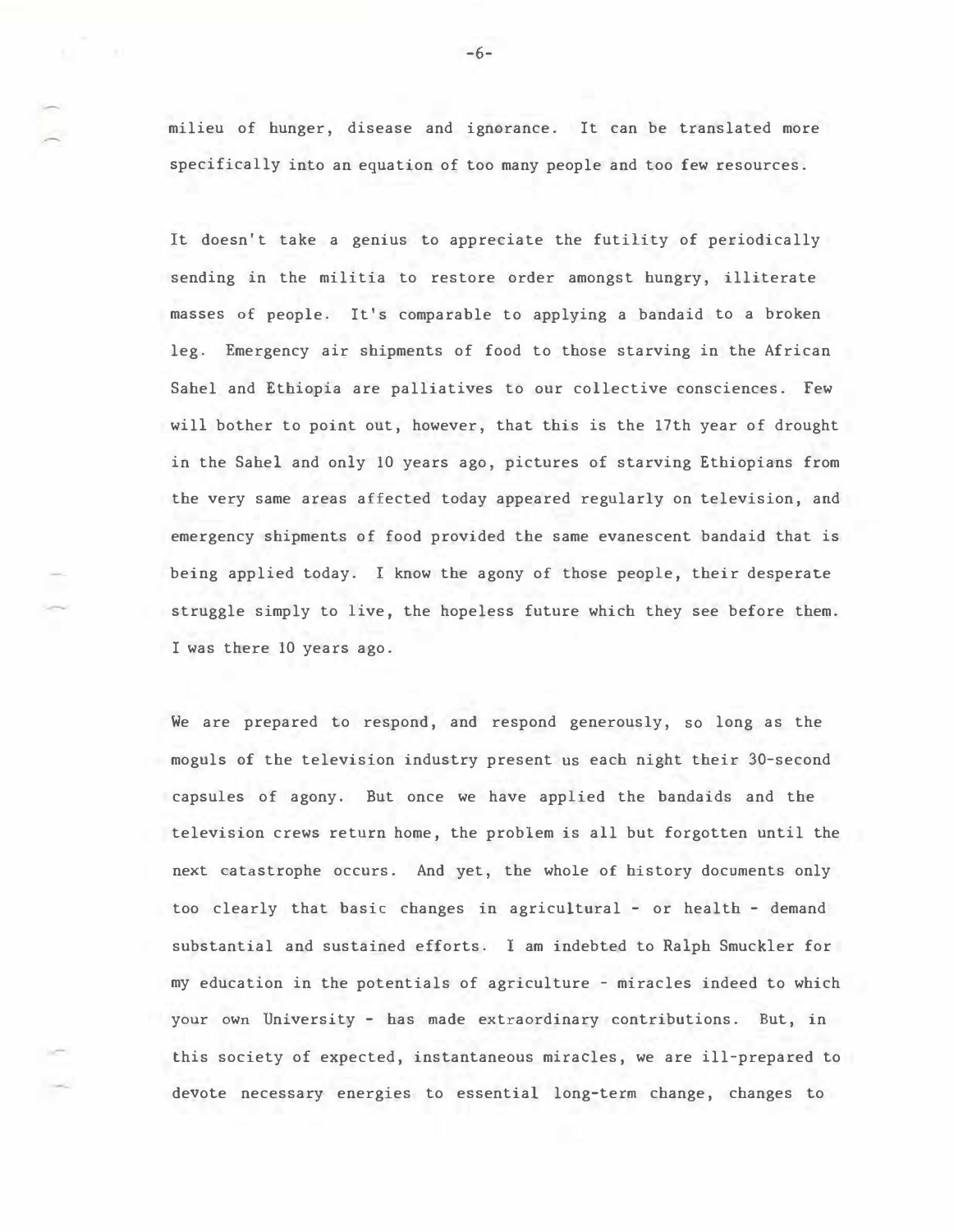which we as a nation can make unique contributions. And we are even less inclined to address seriously the other part of the equation - the denominator - the numbers of people who seek access to those resources.

In our inward-looking nationalism and materialism, we still have not grasped the importance of this side of the equation. For example, in Central America and Mexico, in just one generation, the population of those countries alone will exceed that of the entire United States today. In less than 20 years, Mexico City itself is forecast to have a population of more than 27 million people, nearly four times the population of metropolitan Los Angeles today. Can the hopes and aspirations of these people be so ignored as they have been over past centuries?

These countries and others require development assistance if their own economies are to grow, if they are to realize the objective of healthy, wanted children. Regrettably, the response of our government has been to steadily diminish such support. Where once we contributed 2.7% of our gross national product, we now contribute one-tenth that amount. As a former AID administrator has observed, we spend more money on dog food than we do on the 600 million people in the world who are malnourished. More important, an ever increasing proportion of the assistance we do provide is for "security assistance," most of which is armament.

What has all this to do with health and medicine? A very great deal. Unrestrained population growth is the most important underlying problem of every developing country. In the less developed countries, 40% are

-7-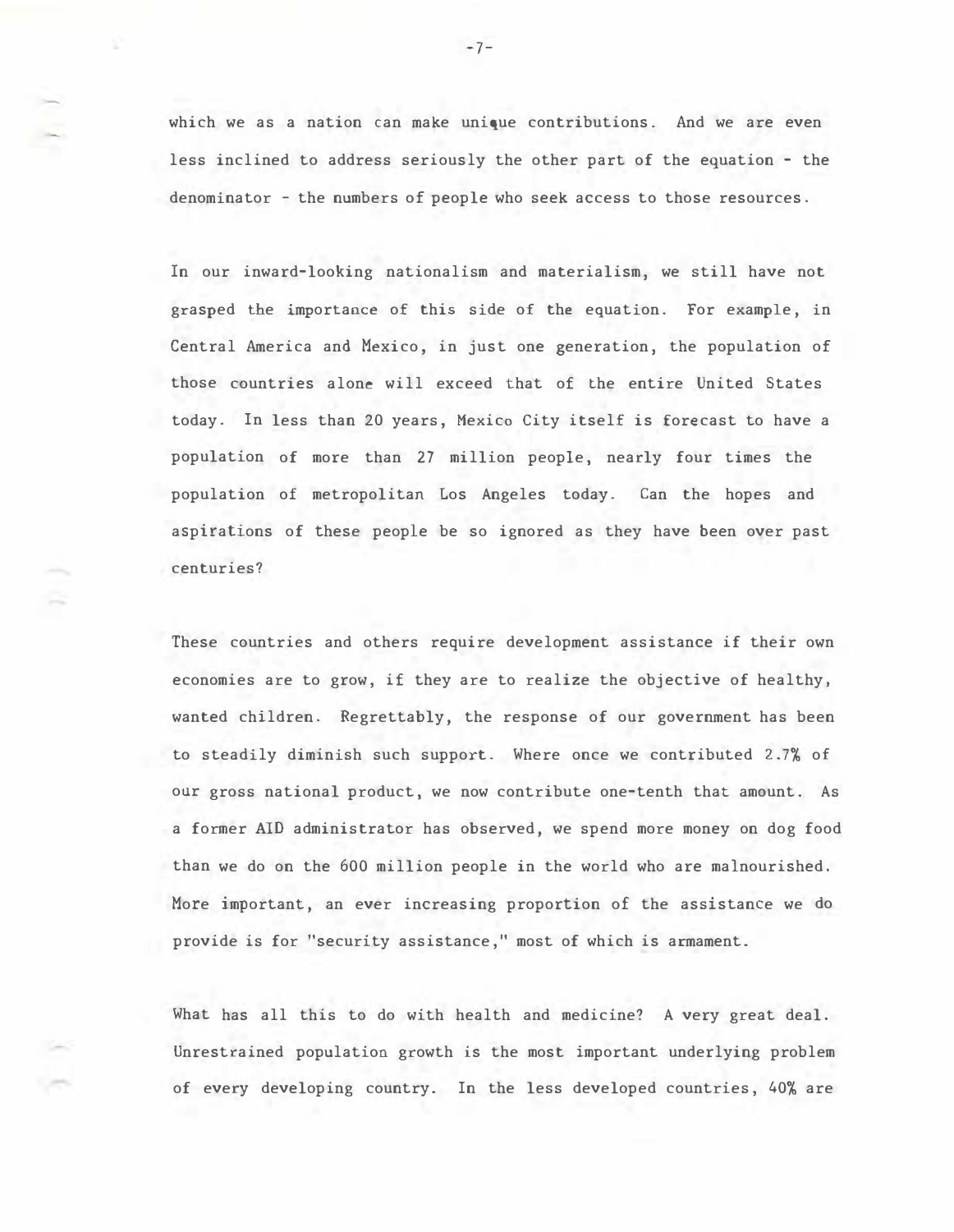now unemployed or underemployed. In the next 20 years, 700 million new jobs will need to be created to employ them and the children already born who will be entering the work force. This is more jobs than exist in the whole of the entire western world. Yet, even today, contraception is available and used by only one in five married couples in the developing world - in major part because such contraceptives are unavailable to them. At the same time, a host of parasitic diseases imposes on entire populations a burden of unprecedented magnitude, important enough in terms of death, even more important because most are chronic, debilitating, often incapacitating in character. For those afflicted, productivity is seriously compromised. How effectively do you function with a temperature of 40°C. or with protracted diarrhea? Because most of the diseases are of little consequence to the industrialized countries, little support is given for research on what numerically are the world's most serious illnesses.

The problems are forbidding - indeed so overwhelming that you must wonder what possible contribution you as an individual, or even a group of you could make. I would submit, a very great deal. The practice of medicine, in this country as in other countries, has traditionally concerned itself with healing the sick. Its base has been the hospital and the clinic. Few resources and fewer still of our best physicians have been concerned with the community at large - in applying our best skills to the prevention of illness. Physicians concerned with the traditional practice of medicine are in growing supply in this country. Surprisingly, some developing countries - Mexico and India, to cite two - actually have a surplus of physicians engaged in the practice of therapeutic medicine.

-8-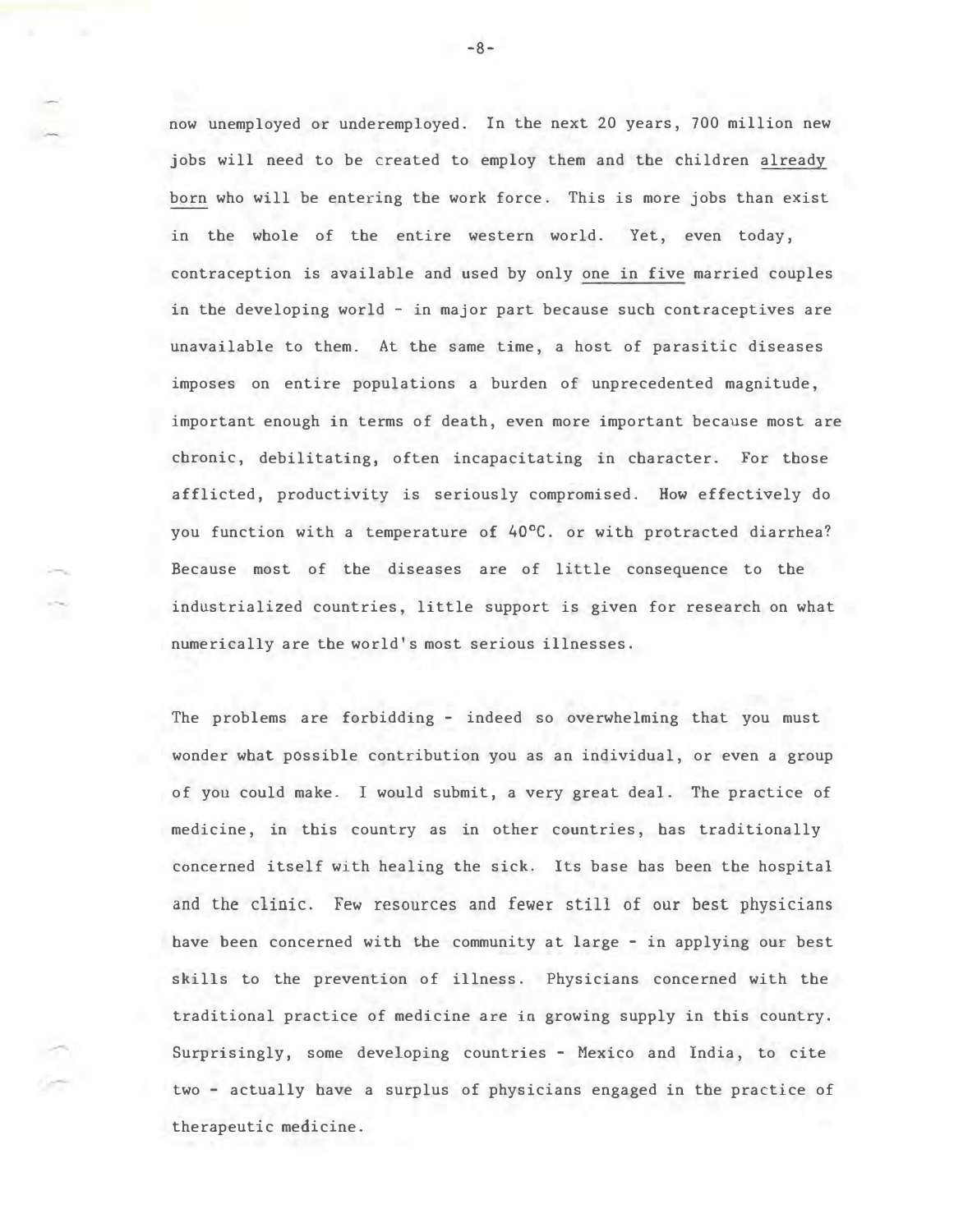What is lacking in this country, and in developing countries as well, are physicians capable of and oriented to providing care to a community at large - to organize and to administer the application of preventive services whether they be prevention of illnesses or prevention of unwanted births. To do so well requires the best skills of medicine but, in particular, physicians who have some understanding of agriculture and food production and a knowledge of politics, management and behavioral science as well. It's a different kind of medical practice than that to which you will be exposed in a traditional educational setting, but it is no less challenging and exciting.

To illustrate for you the difference which a few people can make, I cite the smallpox eradication program. Jn just over 10 years, a disease which afflicted 10 to 15 million persons each year and killed more than two million was eradicated. A prevalent belief is that this was achieved with all but unlimited resources and thousands, if not tens of thousands, of international staff. Not at all. Our headquarters staff, at its peak, numbered four physicians, two administrators and three secretaries. In the field, at any given time, we never had more than 100 international staff. The achievement belonged to national health personnel - the total cost was less than the annual budget of the Johns Hopkins Hospital.

Truly, the international challenge is formidable and increasing logarithmically. The developing countries, lacking physical resources and research capacity, cannot solve them alone; nor will they be solved by a few shiploads of armaments or the airlift of a few hundred thousand

 $-9-$